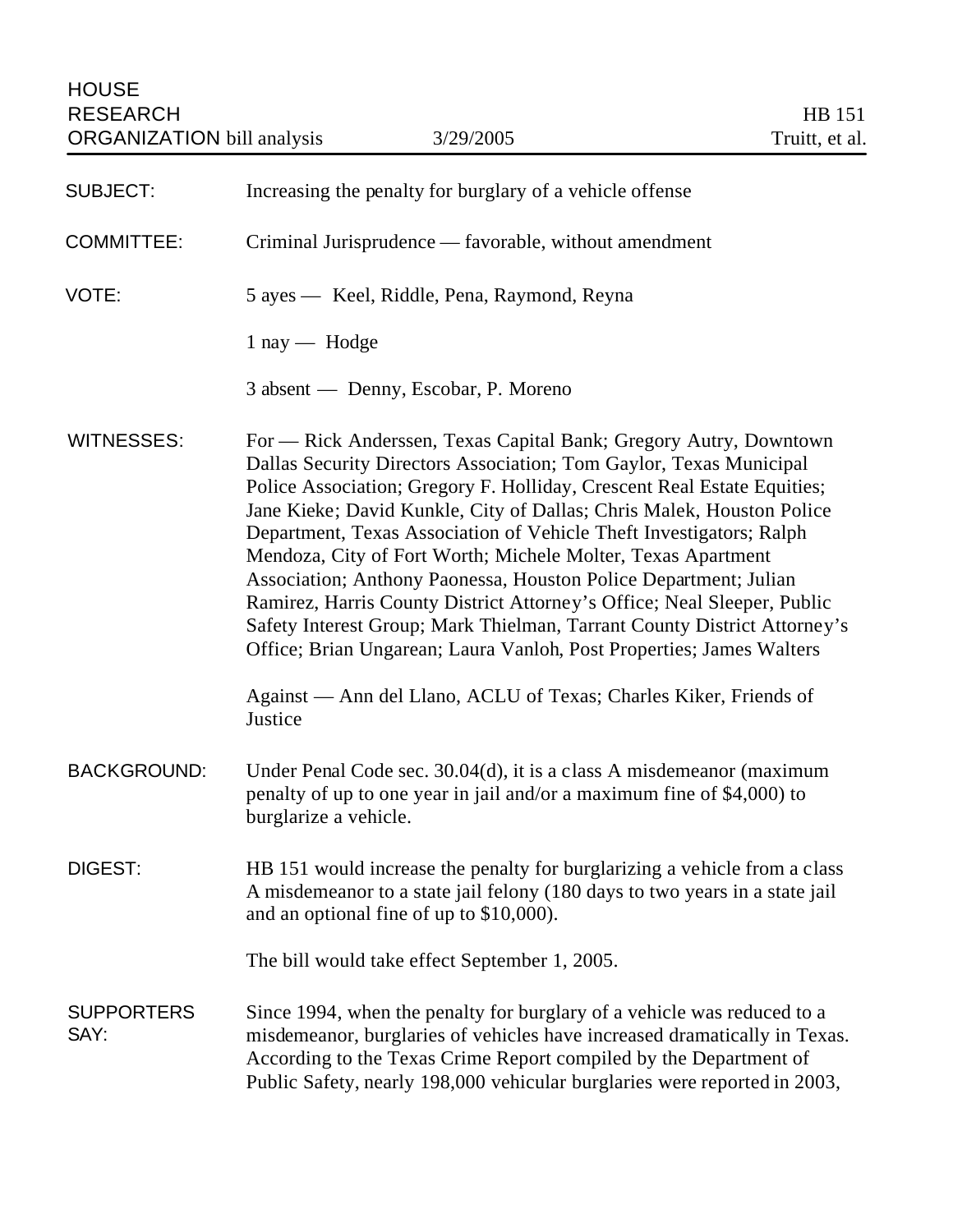## HB 151 House Research Organization page 2

resulting in stolen property in the amount of \$161.7 million. This represents a 47 percent increase in the number of offenses and a 148 percent increase in the value of property stolen during the nine-year period since the penalty was decreased.

Many of the offenders arrested for vehicular burglary are repeat offenders, indicating that the current punishment is not an effective deterrent. Many offenders, especially the repeat offenders, deliberately choose to burglarize vehicles over committing other crimes because they are aware of the minimal punishment for vehicular burglary.

Many repeat offenders burglarize vehicles to support their drug habits. Drug treatment programs in state jails can be more effective than those in county jails and misdemeanor probation programs, and thus addicted offenders more likely would receive in state jails the treatment they need to rehabilitate themselves. Even if such offenders were not rehabilitated in state jail, it might be better to keep them safely behind bars while they struggled with their drug problems than to release them into society, where they almost certainly would commit more criminal offenses.

Enhancing the penalty would give more leverage to prosecutors, who frequently accept plea bargains for vehicular burglary charges in order to move cases more quickly through the overcrowded misdemeanor docket. The current maximum penalty for this offense is one year in jail, but prosecutors are not able to plea bargain for the maximum because offenders will accept only reduced penalties for a plea of guilty. If the maximum punishment were two years for a state jail felony, then prosecutors would be able to bargain for state jail time of more than one year, which would be half of the new maximum.

A judge also would have the discretion in some cases to authorize a prosecutor to charge an offender who had burglarized a vehicle with a misdemeanor rather than a state jail felony. This could help ensure that young offenders with no criminal histories would not be branded as felons.

**OPPONENTS** SAY: The statistics showing that vehicular burglaries have increased over the past decade neglect the fact that poverty and drug use—two key reasons why people burglarize vehicles—have also increased during this time. As a result, increasing the penalty would not affect the cause of the increase, and vehicular burglary rates would continue to rise.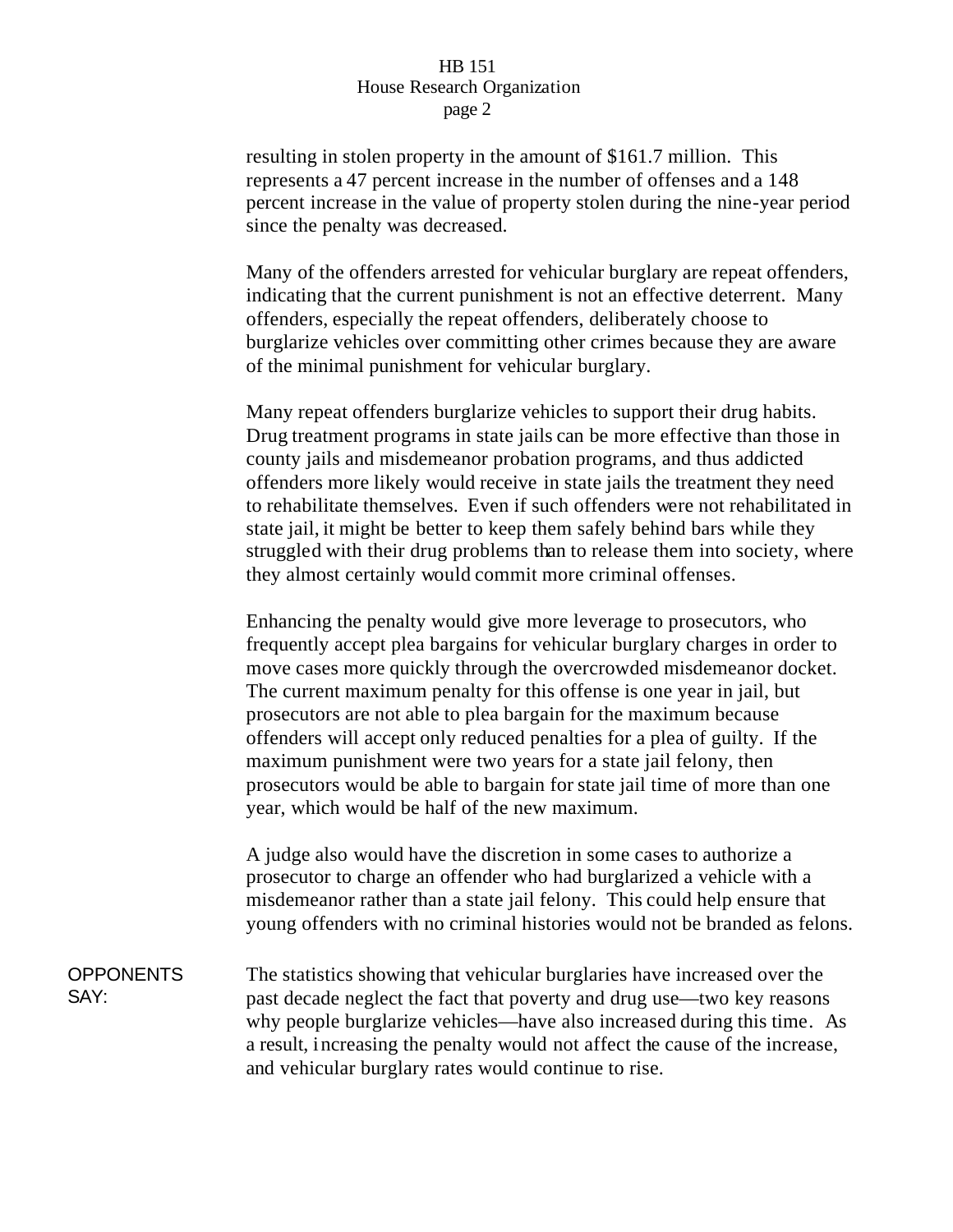## HB 151 House Research Organization page 3

Many repeat offenders burglarize vehicles to steal money to support their drug addictions. During the nine-year period from 1994, when the penalty for vehicular burglary was decreased, until 2003, the most recent year for which crime statistics are available, DPS reported a 36 percent increase in the number of arrests for drug abuse. Statistics have shown that imprisoning drug addicts does not cure their drug addiction. When these offenders reenter society, they inevitably will return to crime to support their habits. Substance abuse programs in state jail would offer no solution because funding for these programs has decreased dramatically in the past few years, reducing their effectiveness. The answer to reducing the rate of vehicular burglaries lies in drug addiction treatment, not in increased penalties.

A 30-year study by the U.S. Department of Justice, National Institute of Corrections, indicates that prison time does not decrease criminal behavior and might slightly increase it. One in 11 Texans already is a convicted felon, facing the many lifelong problems that being labeled a felon brings with it. Increasing the penalties for even first-time offenders would dramatically increase the number of felons in Texas each year. Increasing punishment for this crime to a felony would stigmatize more Texans, making it more difficult for them to find employment and safe housing, while not addressing the increasing crime rate in this area.

The Penal Code was carefully drafted to assign penalties to specific crimes. Felonies should be reserved for crimes against the person, not crimes against property.

| <b>OTHER</b><br><b>OPPONENTS</b><br>SAY: | Individual victims now bear the financial burden of vehicular burglary.<br>Increasing the penalty for this crime to a felony would in large part shift<br>that burden to the state because the state would be forced to pay for prison<br>space for potentially thousands more felons each year. The prison system<br>in Texas already is nearing capacity and could not bear the burden of<br>hundreds, possibly thousands, of additional felons entering the system<br>each year. This is a cost that Texas taxpayers cannot afford. It would |
|------------------------------------------|-------------------------------------------------------------------------------------------------------------------------------------------------------------------------------------------------------------------------------------------------------------------------------------------------------------------------------------------------------------------------------------------------------------------------------------------------------------------------------------------------------------------------------------------------|
|                                          | make more sense to focus on repeat offenders and enhance the penalty in<br>those cases than raise the penalty for all cases, including first offenses.                                                                                                                                                                                                                                                                                                                                                                                          |
| NOTES:                                   | A related bill, HB 1324 by Pena, et al., set on tomorrow's General State<br>Calendar, would increase the penalty for third and subsequent offenses of<br>burglarizing a vehicle from a class A misdemeanor to a state jail felony.                                                                                                                                                                                                                                                                                                              |